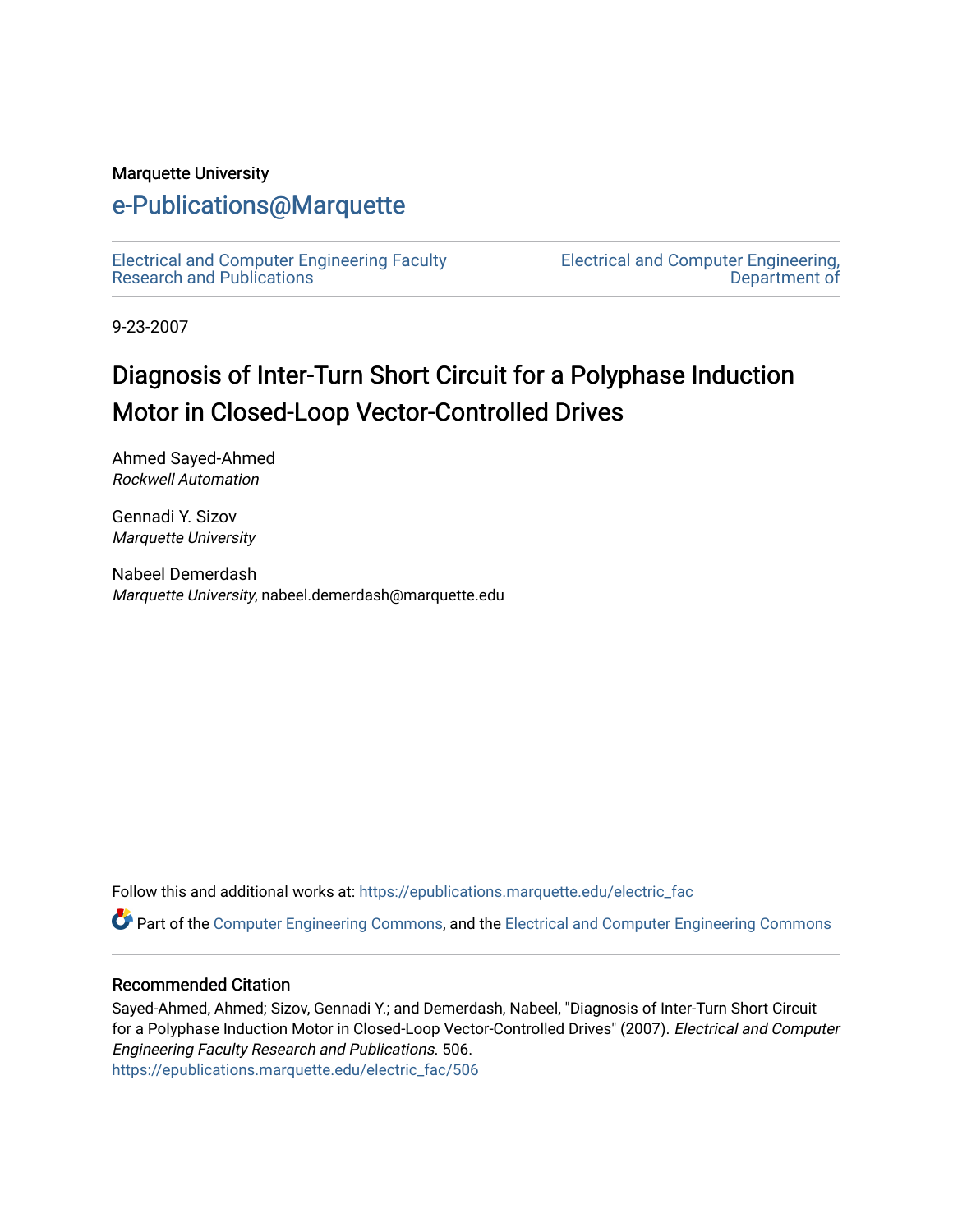#### **Marquette University**

## **e-Publications@Marquette**

### *Electrical Engineering Faculty Research and Publications/College of Engineering*

*This paper is NOT THE PUBLISHED VERSION;* **but the author's final, peer-reviewed manuscript.** The published version may be accessed by following the link in the citation below.

*2007 IEEE Industry Applications Annual Meeting*,(October 2007): 2622-2268. DOI. This article is © IEEE and permission has been granted for this version to appear in [e-Publications@Marquette.](http://epublications.marquette.edu/) IEEE does not grant permission for this article to be further copied/distributed or hosted elsewhere without the express permission from IEEE.

# Diagnosis of Inter-Turn Short Circuit for a Polyphase Induction Motor in Closed-Loop Vector-Controlled Drives

Ahmed Sayed-Ahmed Department of Electrical and Computer Engineering, Marquette University, Milwaukee WI

Gennadi Y. Sizov Department of Electrical and Computer Engineering, Marquette University, Milwaukee WI

Nabeel A. O. Demerdash Department of Electrical and Computer Engineering, Marquette University, Milwaukee WI

### Abstract

The main objective of this paper is to develop and experimentally verify a new technique to detect an inter-turn short circuit in one phase of a stator winding of an induction motor energized from a vector-controlled drive. This is in order to overcome the fault masking difficulties associated with the concept of depending on the actual magnetic field pendulous oscillation between the conventional voltage and current space vectors with respect to a reference that is unaltered by the compensation action of the drive. This technique is based on the flux pendulous oscillation phenomenon. This flux pendulous oscillation is also described in this paper, this in addition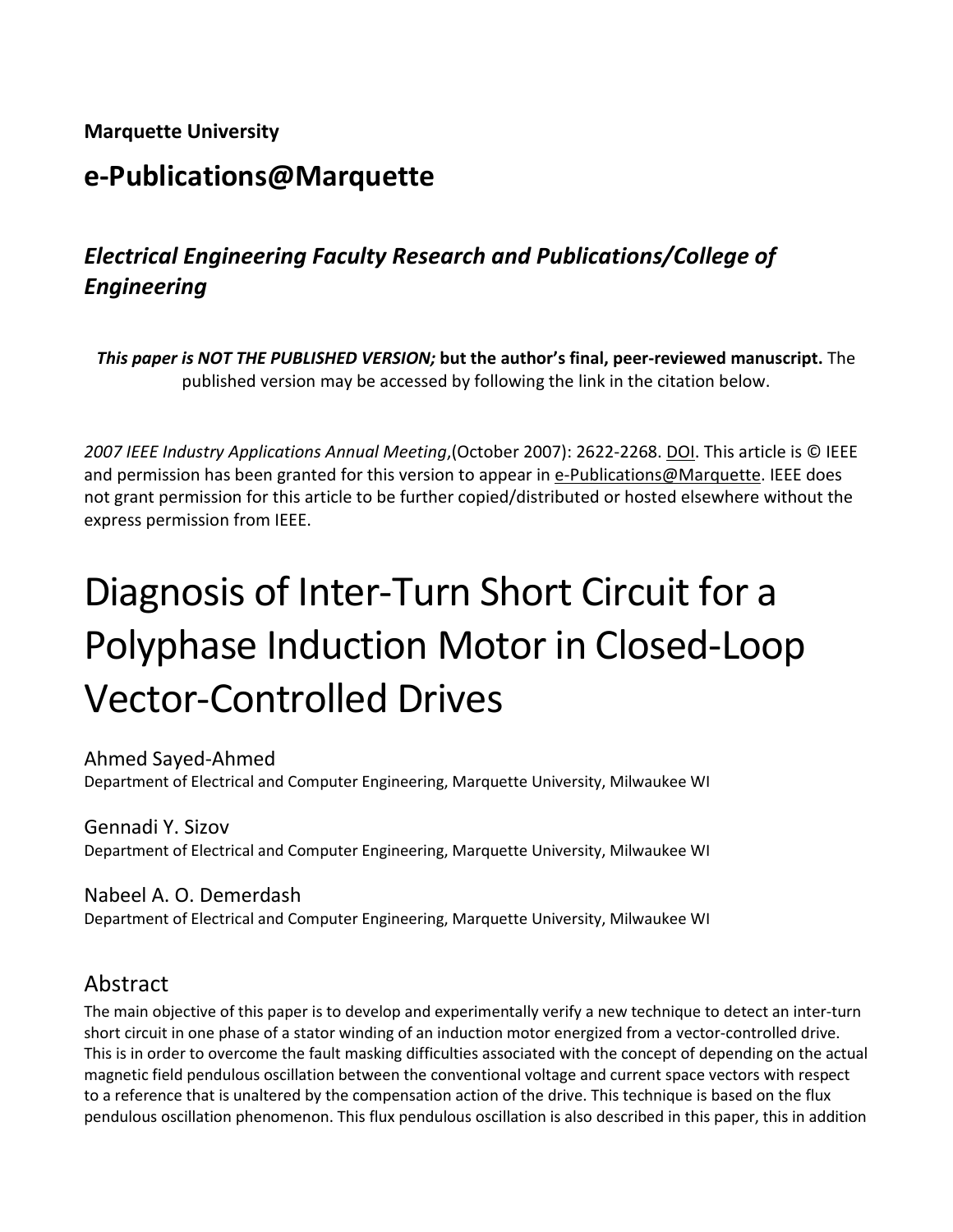to the magnetic field pendulous oscillation previously addressed in prior publications. The new approach has been verified through experimental results which are represented here.

### SECTION I. Introduction

Induction motor AC drives have been used in numerous applications for more than three decades. This includes both open-loop and closed-loop drives. The former are the simplest form of AC motor-drive systems, and in such case there is no compensation with respect to the applied voltage space-vector which is initiated by the drive's controller. On the other hand, closed-loop drives provide voltage space-vector compensation action through adjustment of the applied voltage space-vector. This action is initiated by the drive to minimize or eliminate the error between the feedback torque and speed signals and the reference signals. Vector-controlled drives constitute a special class of closed-loop drives which control the machine's torque as well as speed. This is in order to obtain optimum motor-load dynamic response. This makes the AC induction motor replicate the traditional DC machine which is known for its precise and simple speed control. Vector-controlled closed-loop drives have been used extensively in numerous applications which require precise torque and speed control. The breakthrough in the field of power electronics enabled AC vector-controlled motor-drive systems to replace dc motor-drive systems in a myriad of applications. Meanwhile, motor and drive fault diagnostics have become a major concern from the industrial point of view, particularly in critical applications where motor-drive failure can be costly, catastrophic or life threatening. This remains the major incentive for a considerable amount of research in the area of motor-drive system fault diagnostics [1] – [2] [3] [4] [5] [6] [7] [8] [9] [10].



**Fig. 1** Simplified block diagram for typical vector-controlled closed-loop drive.

Most of these techniques are only valid for line fed motors or open-loop AC motor-drive systems  $[1] - [2]$  [3] [4] [5] [6] [7] [8]. The main objective of this paper is to extend the application of the socalled magnetic field pendulous oscillation phenomenon, which has been introduced and utilized for the diagnosing of inter-turn short circuit faults in open-loop drives and line-fed induction machines in [5], to the case involving closed-loop vector-controlled drives. This paper contains four more sections in addition to this one. The first section analyzes the performance of the closed-loop torque-regulated vector-controlled drive, following the on-set of the early stages of an inter-turn short circuit in a motor in one of the phases of a stator winding. The second section centers upon discussing the new concept of the flux pendulous oscillation (FPO), which utilizes the concept introduced here of a fixed space-vector reference unaffected by the control compensation of the closed-loop drive. The third section demonstrates and explains the experimental results which verify the validity of this new approach presented here in this work. Finally, the fourth and last section discusses and summarizes the work carried out in this research

## SECTION II. Analysis of Drive Performance in Case of Stator Winding Inter-Turn Short Circuit Faults

First, let us consider a healthy three phase induction motor which is controlled using a high performance vectorcontrolled voltage-source inverter (VSI) drive. It is well known that this type of drive utilizes an outer speed control loop for speed control and an inner current control loop in order to regulate the motor torque as shown in Fig. 1. At this point, it should be highlighted that the outlines of the control approach are almost identical in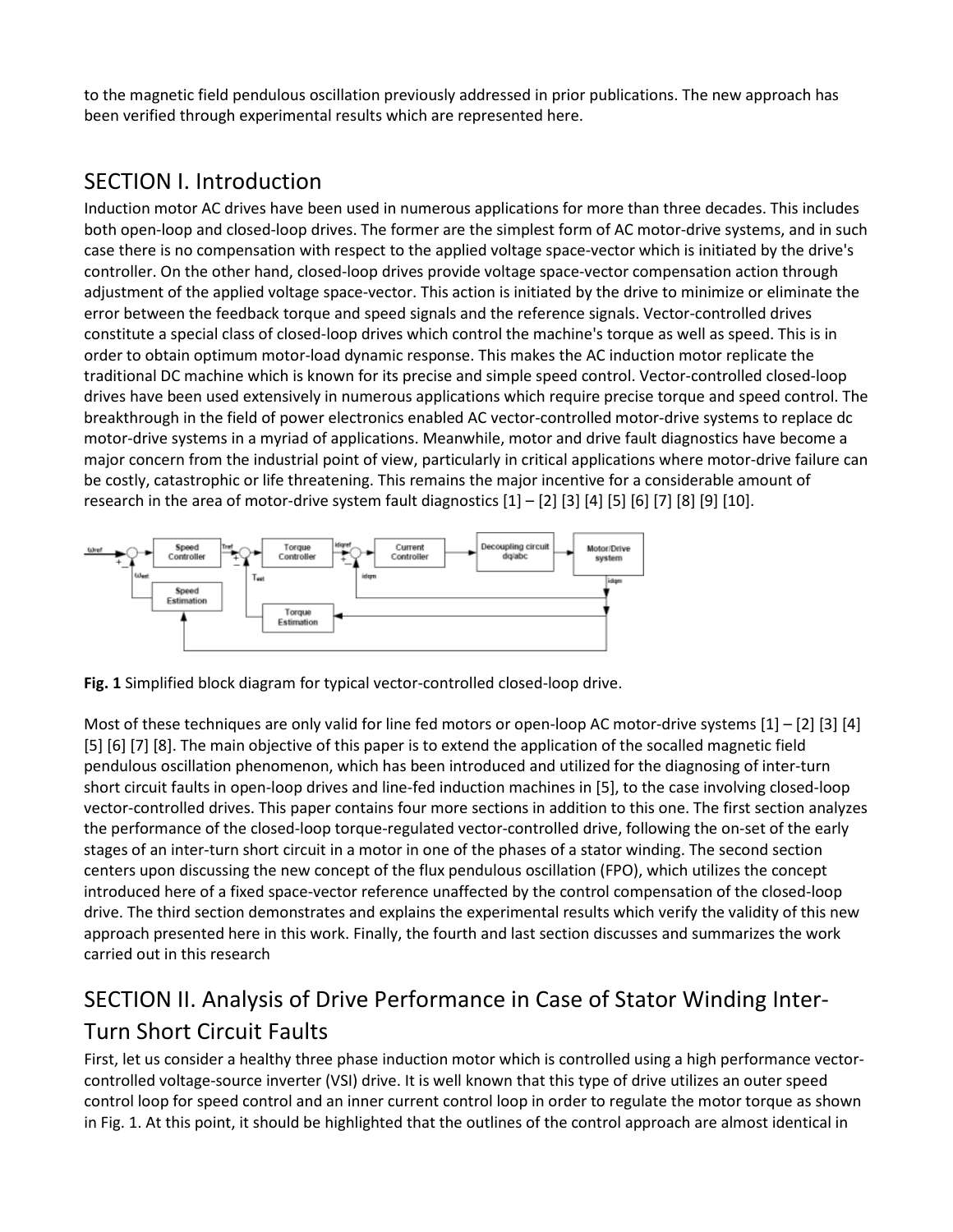these inner and outer control loops. However, the details of the control algorithm might differ from one drive manufacturer to another. The error between a given speed reference and the actual motor speed is processed through the speed controller which outputs a torque reference command to the torque controller. This torque reference command is compared with the actual torque produced by the motor. This motor torque is usually estimated in the drive controller from terminal current and voltage information. The error in the torque is processed through the torque controller which outputs a reference current to the current controller. The output current is processed through the decoupling circuit which is responsible for converting the commanded current to a commanded voltage in which the d-axis and q-axis components are decoupled. Subsequently, the d-q voltage components are transformed to a stationary abc voltage frame of reference, the abc reference voltage signals are then used to generate the required switching pattern of the inverter switches. The previously described scheme is the backbone of any vector-controlled closed-loop drive, see [11]. According to reference [11], the developed machine torque,  $T$ ) which is estimated in the drive can be expressed as follows:

$$
T = (3/4)P(\vec{\psi}_s \times \vec{i}_s) \quad (1)
$$

where

$$
\vec{\psi}_s = \int (\vec{v}_s - \vec{R}_s \vec{i}_s) dt
$$

Here,  $P$  is the number of poles,  $\vec{\psi}_S$ , is the stator flux space-vector, *is*, is the stator current space-vector and  $R_{\scriptscriptstyle S}$ s is the stator phase resistance. This equation can be applied in any reference frame. However, for the sake of our analysis in this paper, a counter clockwise synchronously rotating frame of reference is utilized throughout. One should notice that for a voltage source inverter (VSI) the voltage space-vector is the input to the motor. Consequently, based o[n \(1\)](https://ieeexplore.ieee.org/document/#deqn1) it follows that the stator flux space-vector is also controlled by the action of the drive through its voltage space-vector. Here, the current space-vector and the speed can be considered as the system state variables, while the torque is the system output. Now, let us consider a case of an inter-turn short circuit in one phase in the stator winding. The resultant MMF can be resolved into a counter clockwise (CCW) forward component rotating at synchronous speed and a clockwise (CW) backward field component rotating in the opposite direction, also at synchronous speed, [5]. Consequently, the current space-vector can be resolved into a forward component rotating CCW at synchronous speed and a backward component rotating CW at

synchronous speed, the resultant current space-vector,  $\vec{i_s}$ , can therefore be expressed as follows:

$$
\vec{i}_s = \vec{i}_f + \vec{i}_b \tag{2}
$$

where,  $\vec{i}_f$ , is the forward component of the current space-vector that is produced by the healthy winding, and  $\iota_b$  $\vec{a}_b$ , is the backward component of the current space-vector which has resulted from the asymmetry caused by the inter-turn short circuit in the winding of the machine. Hence, the torque for a faulty machine can be expressed by space-vector cross-products as follows:

$$
T = (3/4)P\vec{\psi}_s \times (\vec{i}_f + \vec{i}_b) = (3/4)P(\vec{\psi}_s \times \vec{i}_f + \vec{\psi}_s \times \vec{i}_b)
$$
 (3)

The first term i[n \(3\)](https://ieeexplore.ieee.org/document/#deqn3) represents a constant (dc) torque component which is produced due to the interaction between the stator flux space-vector and the forward component of the stator current space-vector. Meanwhile, the second term represents torque oscillations, with a frequency equal to double the fundamental frequency, which is produced due to the interaction between the stator flux space-vector and the backward component of the stator current space-vector. As mentioned before, the voltage space-vector,  $\vec{v}_s$ , is the only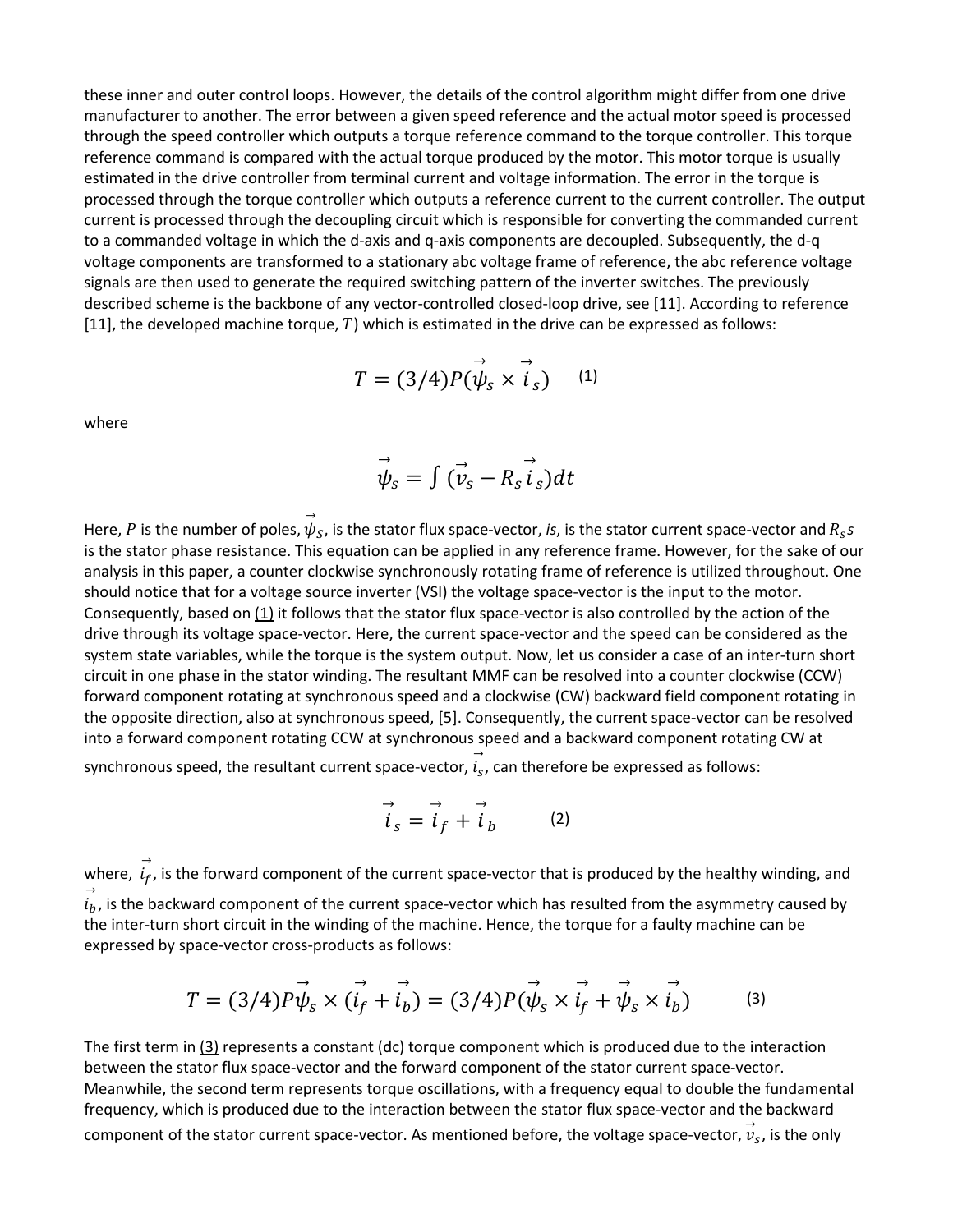input to the motor from the VSI-drive, which directly impacts the stator flux space-vector,  $\vec{\psi}_S$ . Thus, it should be expected that the compensation action of the vector-controlled drive, which would minimize these torque ripples, will appear as adjustments to the output voltage space-vector of the drive,  $\vec{v}_s$ . Hence, because of this adjustment, the drive's output voltage space-vector,  $\vec{v}_s$ , can be resolved into a forward,  $\vec{v}_f$ , component and a backward,  $\vec{v}_b$ , component. Consequently, the stator flux space-vector,  $\vec{\psi}_S$ , can also be resolved into a forward and a backward component,  $\stackrel{\rightarrow}{\psi}_f$  and  $\stackrel{\rightarrow}{\psi}_b$ , respectively, where,

$$
\vec{\psi}_s = \vec{\psi}_f + \vec{\psi}_b \qquad (4)
$$

Accordingly, the torque in [\(3\)](https://ieeexplore.ieee.org/document/#deqn3) can be rewritten to include the compensation action from the drive as follows:

$$
T = (3/4 \qquad \qquad) P(\vec{\psi}_f + \vec{\psi}_b) \times (\vec{i}_f + \vec{i}_b) =
$$
  

$$
(3/4) P[(\vec{\psi}_f \times \vec{i}_f) + (\vec{\psi}_f \times \vec{i}_b) + (\vec{\psi}_b \times \vec{i}_b) + (\vec{\psi}_b \times \vec{i}_b)]
$$
 (5)

It should be noticed that the first term in  $(5)$  represents torque produced due to the interaction between the forward component of the stator flux space-vector and the forward component of the stator current spacevector. This term produces a constant (dc) torque component which is the main developed/useful torque in the machine. The second term in  $(5)$  represents the torque produced by the interaction between the forward component of the stator flux space-vector and the backward component of the stator current space-vector, this term produces torque ripples (pulsations) with a frequency equal to double the fundamental frequency. The third term represents the interaction between the backward component of the stator flux space-vector and the forward component of the stator current space-vector. This term, again, produces torque ripples with a frequency equal to double the fundamental frequency. The fourth term results from the interaction between the backward component of the stator flux space-vector and the backward component of the stator current space-vector. This term produces a constant (dc) torque component, acting in opposite direction to the main torque produced by the first term in  $(5)$ . This means that the average developed torque is reduced in the case of an inter-turn short circuit. Now, the drive's controller will try to track the reference torque which will be assumed constant to simplify our analysis. Then, the drive has to increase the torque produced by the interaction between  $\vec{\psi}_f$  and  $\vec{i}_f$  to cancel out the torque produced due to the interaction between  $\vec{\psi}_b$  and  $\vec{i}_b$ .

This is achieved by increasing the magnitude of  $\stackrel{\rightarrow}{\psi}_f$  and consequently increasing the forward component of the applied stator voltage space-vector,  $\vec{v}_f$ . Meanwhile, the backward component of the stator flux space-vector,

ψ  $\vec{\psi}_b$ , should be adjusted to cancel or mitigate the ac torque ripples produced by the second and the third term in

[\(5\)](https://ieeexplore.ieee.org/document/#deqn5) by adjusting the backward component of the applied stator voltage space-vector,  $\vec{v}_b$  where  $\vec{v}_s = \vec{v}_f + \vec{v}_b$ . At this stage, one should notice that the compensation action of the drive depends on the tuning status of its

controller. The loci of the voltage space-vector,  $\vec{v}_s$ , stator current space-vector,  $\vec{i}_s$ , and the stator flux spacevector, *ψ*⃗ *S* under faulty conditions are depicted in Fig. 2.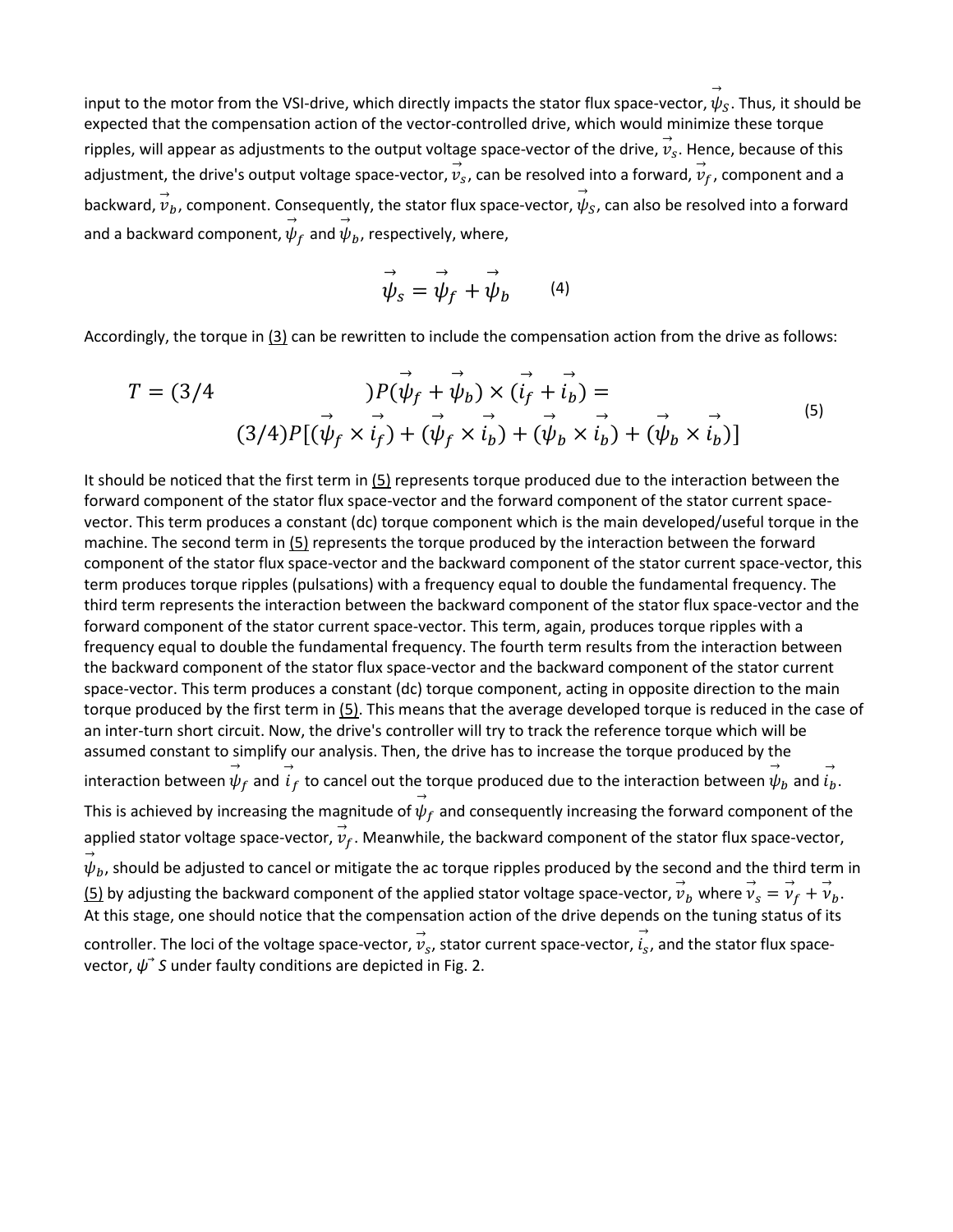

**Fig. 2** Space vector diagram of vector-controlled motor-drive system for a case of inter-turn short circuit in one of the stator winding fault ( $\omega_s$  is the synchronous speed)

### SECTION III. The Concept of the Flux Pendulous Oscillation

The concept of the magnetic field pendulous oscillation (MFPO) has been previously presented in several publications [5], [6]. This MFPO phenomenon can best be defined as the fluctuation of speed of rotation of the resultant magnetic field with respect to a synchronously rotating frame of reference, due to asymmetry either in the stator and/or the rotor circuits, which also produces torque ripples that might degrade system performance. These oscillations in the resultant rotational magnetic field are measured with respect to the synchronously rotating voltage space-vector as a reference. However, for a closed-loop motor-drive system, which has a well tuned torque regulator, the drive controller tries to compensate for these torque ripples by modulating the applied stator voltage space-vector at the motor terminals. Consequently, for this case, the voltage space-vector and hence the resultant rotational magnetic field (flux) space-vector, also fluctuate with respect to a CCW synchronously rotating frame of reference in order to alleviate the torque ripples which are produced as a result of the fault. Hence, in such a case, the oscillations in the stator current space-vector and the flux space-vector can be monitored separately using a reference frame produced by a phase locked loop (PLL). Although, the PLL concept has been explained in detail in several publications [12] – [13] [14], it will be briefly summarized here for the sake of continuity and reader's convenience. A simplified block diagram for the PLL concept is depicted in Fig. 3, [12].



**Fig. 3** Simplified block diagram for the phase locked loop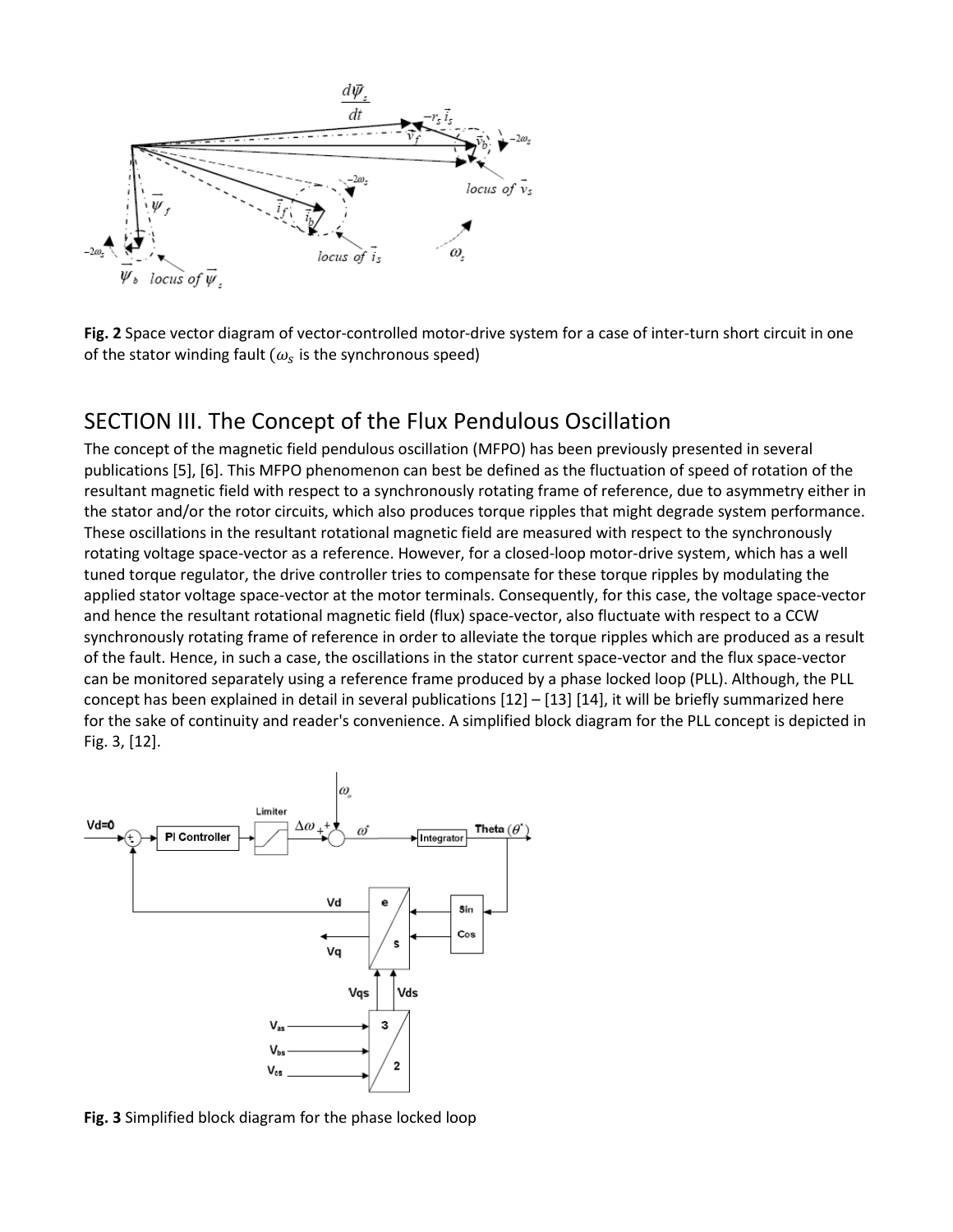The drive's output line voltages,  $v_{ab}$ ,  $v_{bc}$ , and  $v_{ca}$ , are measured and then transformed from the abc stationary reference frame to a synchronously rotating d-q reference frame leading to the voltage components,  $v_d$  and  $v_a$ .This rotating d-q frame is synchronized to the output frequency of the drive. The angle theta,  $\theta^*$ , in Fig. 3 which is used in this transformation, is obtained by integrating an angular frequency command,  $\omega^*$ . In this reference frame,  $v_d$  and  $v_q$ , appear as dc components depending on the angle,  $\theta^*$ . The PI controller is used to obtain that value of  $\omega^*$  (or  $\theta^*$ ) to render the transformed feedback voltage component,  $v_d$ , to a value equal to a zero. At this point, it should be mentioned that the angle,  $\theta^*$ , is not affected by any oscillation which might be produced as a result of a faulty condition. Accordingly, the angle,  $\theta^*$ , can be used as a reference, which is CCW rotating with a speed equal to the synchronous speed. Now, for closed-loop drives, the new concept of "Flux Pendulous Oscillation" (FPO) can be defined as the oscillation of the stator voltage space-vector with respect to the angle,  $\theta^*$ . Also, here the aforementioned MFPO can be measured as the oscillation of the stator current space-vector with respect to the angle,  $\theta^*$ , which is generated by the PLL algorithm. The diagnostic technique introduced here employs two PLLs running concurrently. One is dedicated to measuring the oscillation of the current space-vector, PLLi while the other is dedicated to measuring the oscillation in the voltage space-vector,  $PLLv$  Consequently, the flux space-vector traces a locus as shown in the space-vector diagram of Fig. 4. In this technique, the instantaneous oscillation in the current space-vector,  $i_s$ , with respect to the output angle of the PLLi,  $\theta_{iref}$ , and the instantaneous oscillation in the voltage space-vector,  $\vec{v}_s$ , with respect to the output angle of the  $PLLv$ ,  $\theta_{vref}$  are continuously monitored. It should also be noticed that the difference between the output angle of the PLLv,  $\theta_{vref}$ , and the output angle of the PLLi,  $\theta_{iref}$ , is the machine's power factor angle. Accordingly, this algorithm can also be used to monitor the machine power factor angle.



**Fig. 4** Space vector diagram of vector-controlled motor-drive system illustrates the concept of the flux pendulous oscillation FPO and the magnetic field pendulous oscillation MFPO

### SECTION IV. Experimental Results and Discussion

In this section, the analysis and concepts presented in the previous sections are experimentally verified and explained through several motor-drive system tests. The experimental setup consists of a 5-hp, 460-Volt, 6-pole, 3-phase induction motor, in which one of its phases has been rewound to enable the investigator to emulate an inter-turn short circuit, see the schematic winding diagram of Fig. 5, and the experimental setup's functional block diagram and physical components as depicted in Fig. 6. This motor was energized from a commercially available closed-loop drive. This drive can be programmed to run in either a closed-loop vector-control mode or open-loop mode. The voltage and current waveforms were collected using a data acquisition system, see Fig. 6, with a sampling frequency of 50kHz. Notice that the faulty loop (shorted turns loop) current,  $i_f$ , shown in Fig. 5, is one of the parameters being monitored in the test results given below.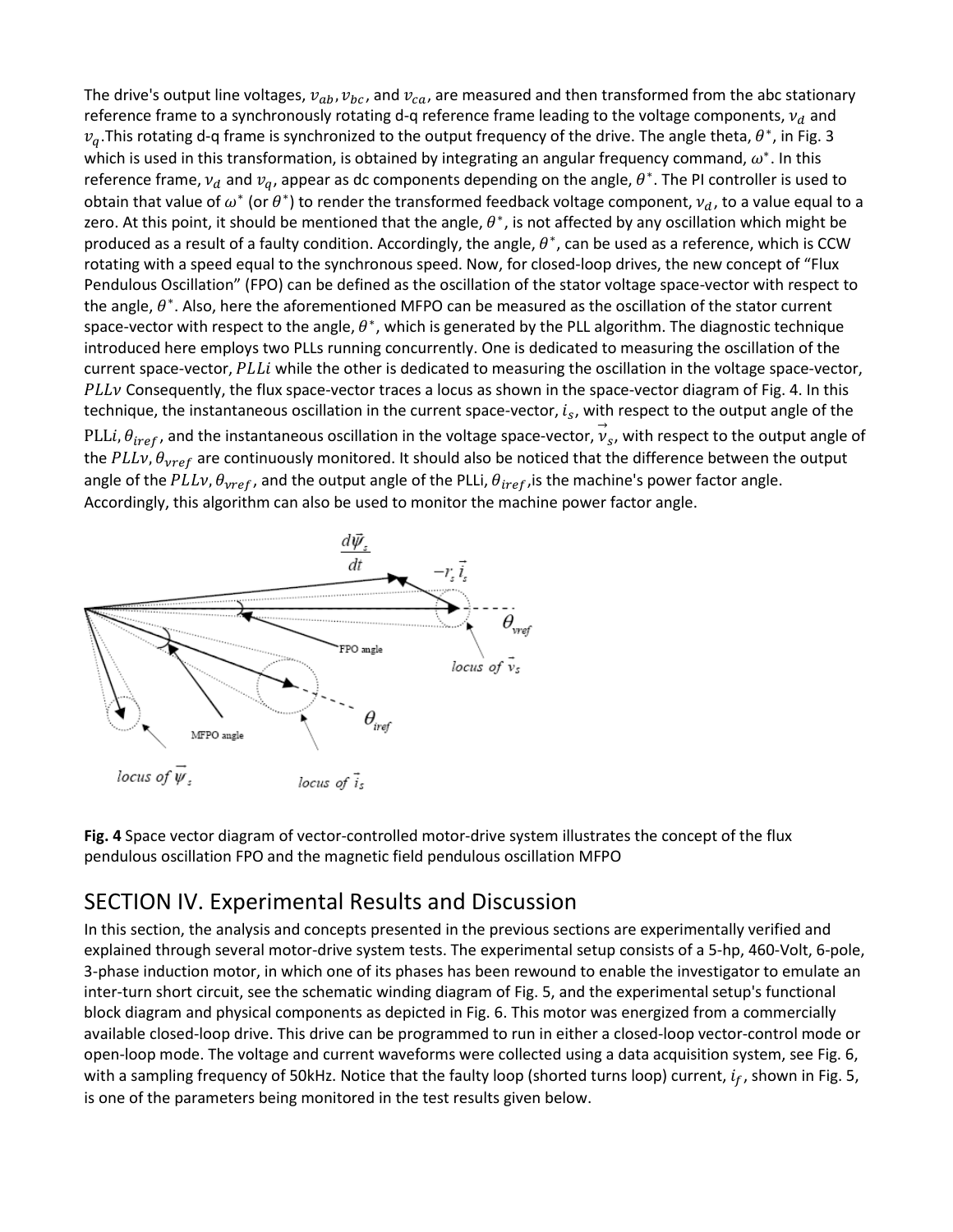

**Fig. 5** Schematic diagram of stator windings with taps



**Fig. 6** Experimental set up and its associated function block diagram

The data has been collected and processed using a Matlab-Simulink program, a self-explanatory flow chart for the diagnostic algorithm subject of this paper is depicted in Fig. 7. The main features of this algorithm are the generation of the resultant stator flux space-vector pendulous oscillation (FPO) angle,  $\delta_v$ , and the stator current space-vector pendulous oscillation (MFPO) angle,  $\delta_i$ .

A set of experimental tests has been carried out using the previously explained experimental setup to verify the validity of the concepts presented in this paper. Here, with the drive operating in its closed-loop mode, the results in Fig. 8 show the variation in the resultant flux's space-vector pendulous oscillation (FPO) angle (stator voltage space-vector),  $\delta_{v}$ , and the stator current space-vector pendulous oscillation (MFPO) angle,  $\delta_{i}$ , for a full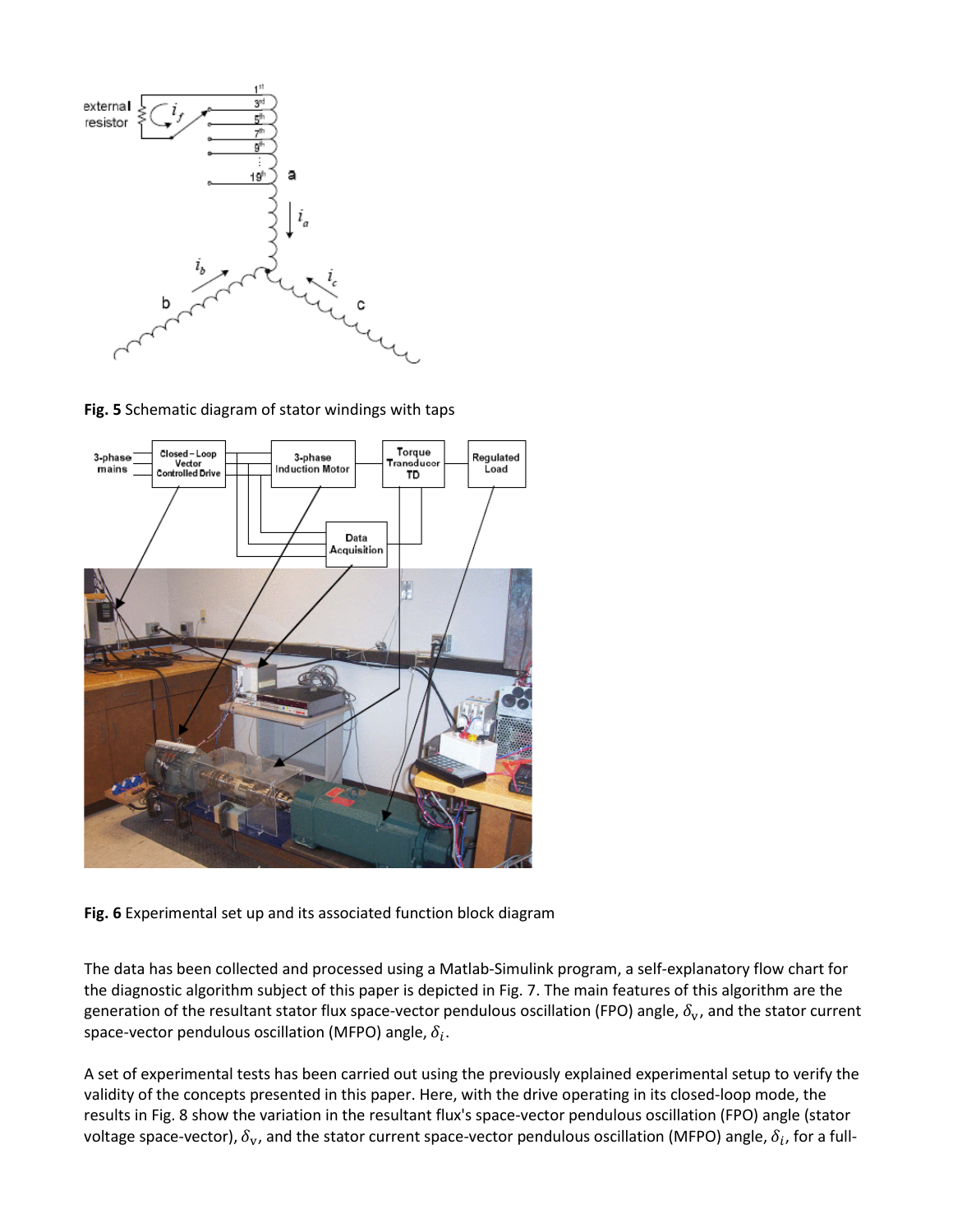load torque condition of 30Nm, versus the magnitude in per unit of the faulty loop circulating current,  $i_f$  see Fig. 5. It can be noticed that the FPO angle increases with respect to the faulty loop current while the MFPO angle almost experiences no change with respect to that current. This is due to the compensation action of the closeloop drive's controller, which is in line with the theoretical concepts previously elaborated-on in Section II above. The data in Fig. 9 shows the corresponding results for the half-load condition of 15Nm. It can be noticed that the percentage increase in the FPO angle,  $\delta_v$ , with respect to the faulty-loop circulating current,  $i_f$  for the case of full-load (30Nm) is higher than that for the halt-load (15 Nm) condition. Meanwhile, the variation of the MFPO angle,  $\delta_i$ , versus the faulty-loop circulating current for a half-load condition (15Nm) is higher than that for a fullload condition.



**Fig. 7** Flow chart for the diagnostic algorithm

This can be attributed to the closed-loop drive controller's response to the torque ripples developed as a result of the fault. This can also be attributed largely to the fact that the drive controller was tuned for optimum compensation at the full-load condition and consequently less so (sub-optimally) at half-load condition. Meanwhile, Fig. 10 shows a considerable increase in the magnitude of the applied stator voltage space-vector with respect to the faulty loop current when  $i_f \geq 0.6p$ . u for both cases of full-load and half-load conditions. This increase can be attributed to the drive controller's response to the negative torque produced by the interaction of the backward component of the stator flux space-vector and the backward component of the current space-vector as pointed out earlier in discussing the fourth term i[n \(5\).](https://ieeexplore.ieee.org/document/#deqn5)

It was also interesting to monitor the variation of the summation of the stator current space-vector pendulous oscillation (MFPO) angle,  $\delta_i$ , and the resultant flux's space-vector pendulous oscillation (FPO) angle (stator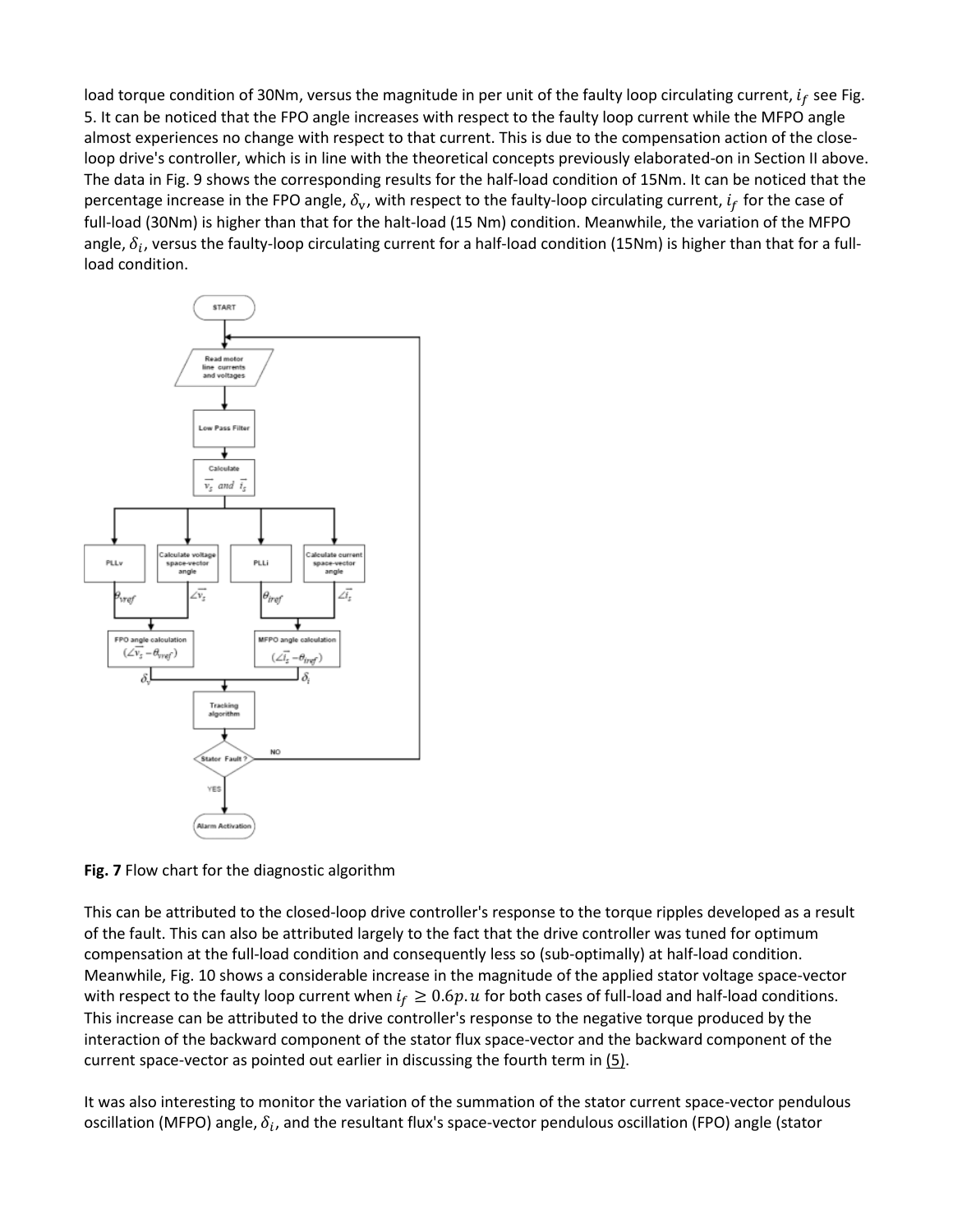voltage space-vector),  $\delta_{v}$ , which are depicted in Fig. 11 at full-load and half-load conditions. It can be noticed that the summation of  $\delta_v$  and  $\delta_i$  is increasing monotonically with respect to the faulty loop current,  $i_f$  which makes this summation  $(\delta_i + \delta_v)$  a very effective diagnostic index. The rate of increase of this index can be used as an indication of the deterioration of the fault condition.

Meanwhile, Fig. 12 demonstrates the variation of the MFPO angle,  $\delta_i$ , and FPO angle,  $\delta_{\rm v}$ , with respect to the faulty-loop circulating current,  $i_f$  for the case of the open-loop operating mode of the drive, in which the drive's controller compensation action does not exist. Here, one should observe the dramatic increase in the value of the MFPO angle,  $\delta_i$ , versus the faulty-loop circulating current,  $i_f$ . In this case, it should be noticed that there is almost no change in the FPO angle,  $\delta_{\rm v}$ , which was naturally expected for the open-loop mode of operation of this drive. This is because under this mode there is no controller compensation action with regard to the voltage space-vector,  $\vec{v}_s$ .

Based on the previous discussion and the experimental results, a new diagnostic approach is introduced in this work. The new diagnostic approach depends on monitoring the increase in both the MFPO angle and the FPO angle for the purpose of diagnosing of inter-turn short circuit fault when a motor is energized from a vectorcontrolled closed-loop drive. It is also recommended that one should monitor the machine's developed airgap torque through use of a suitable torque observer based on using only terminal voltages and currents, [11]. In summary, in case of motor operation using vector-controlled closed-loop drives, for an inter-turn fault condition at full-load, a considerable increase in the FPO angle,  $\delta_{\rm v}$ , was expected and experimentally verified without any corresponding considerable change in the MFPO angle,  $\delta_i$ . Meanwhile, for any light load condition, an increase in the MFPO angle and the FPO angle is noticed because the drive's tuning was most likely optimally set for fullload operation. The above mentioned technique may be enhanced by means of applying a set of fuzzy rules for decision making which will be addressed by the authors in future work.



**Fig. 8** FPO angle and MFPO angle versus the faulty loop current,  $l_f$  for closed-loop drives at full-load conditions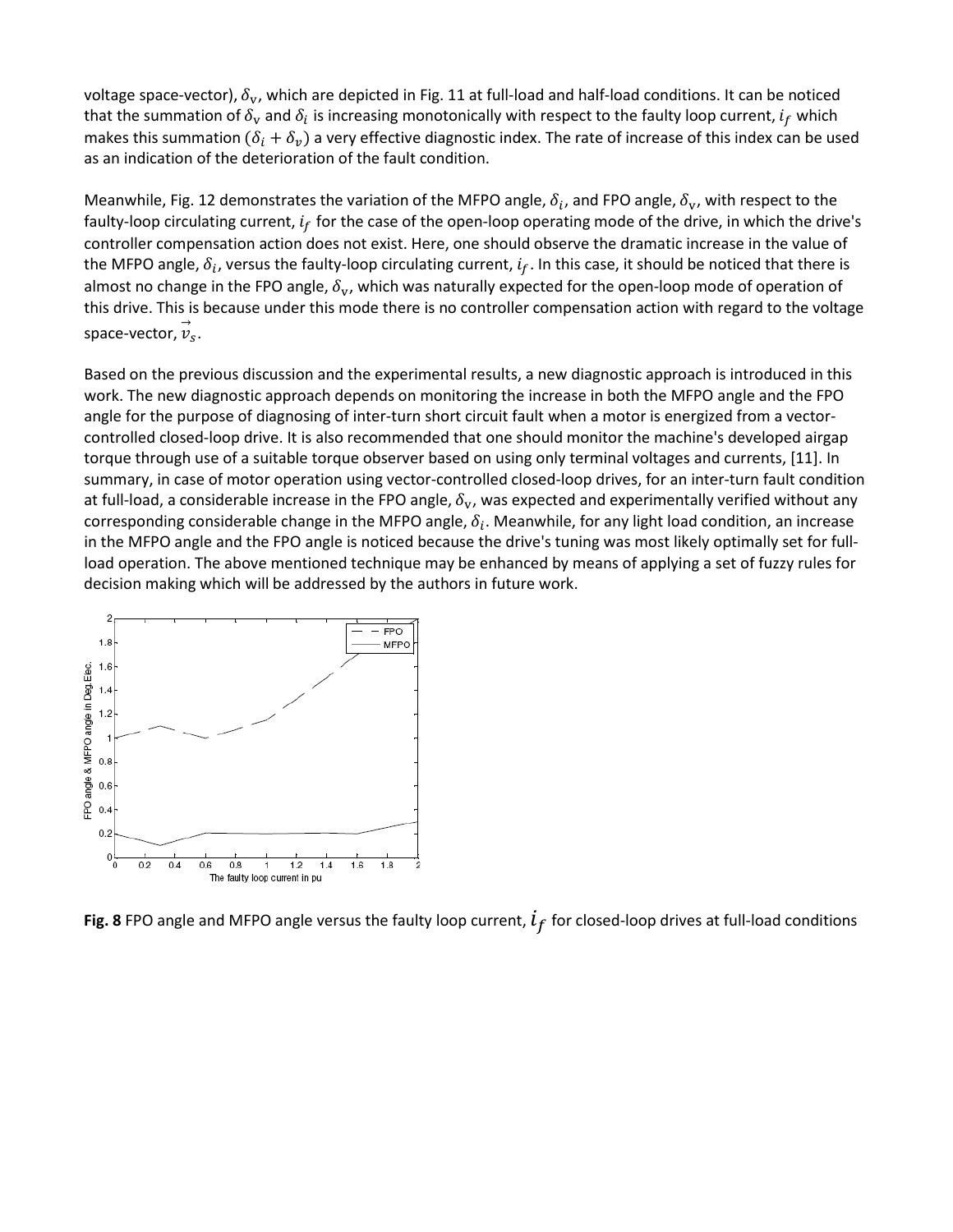

**Fig. 9** FPO angle and MFPO angle versus the faulty loop current,  $l_f$  for closed-loop drives at half-load conditions



**Fig. 10** Magnitude of the voltage space-vector versus the faulty loop current,  $i_f$  for closed-loop drives at halfload and full-load conditions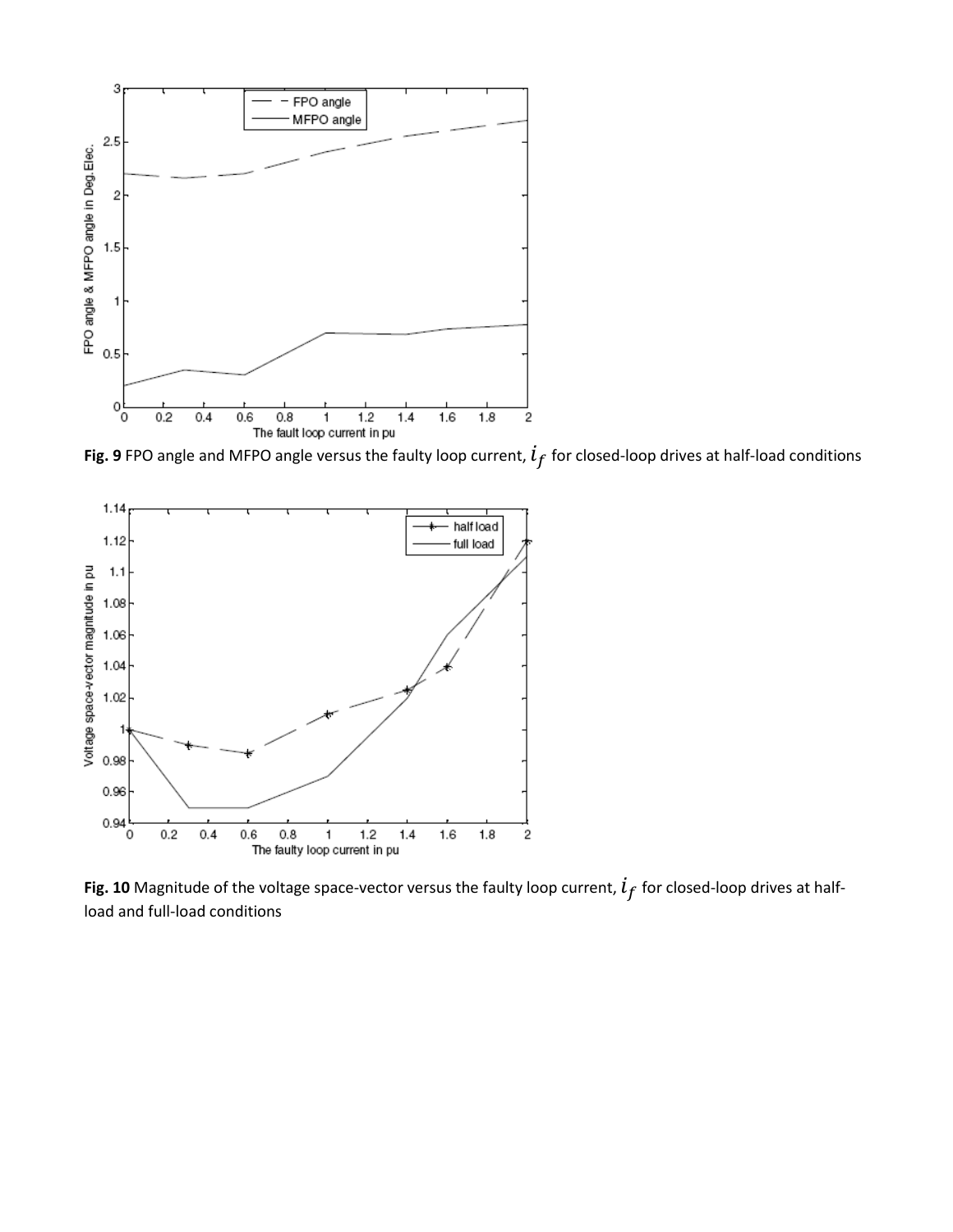

**Fig. 11** (FPO angle + MFPO angle) versus the faulty loop current,  $l_f$  for closed-loop drive at both half load and full load conditions

### SECTION V. Conclusion

This paper introduces a new technique to detect inter-turn short circuit faults in one phase of a motor's stator winding supplied by vector-controlled closed-loop drives used in high performance motor-drive applications. The technique utilizes the phase locked loop (PLL) concept to track the angles of the voltage and current spacevectors. These angles were found to be indicative of the severity of the circulating faulty loop current, and hence the severity of the fault. The paper also introduces the new concept of the stator flux pendulous oscillation which has been found by these authors to be influenced by the compensation action initiated by the drive, in its effort to alleviate or mitigate the torque ripples produced due the shorted-turn fault conditions. Although the technique was verified through offline tests, the authors' judgment is that it can be readily implemented in a DSP board of a drive. The technique was verified through a set of experimental results carried out at various load conditions.



**Fig. 12** FPO angle and MFPO angle versus the faulty loop current,  $i_f$  for open-loop drives at full-load conditions